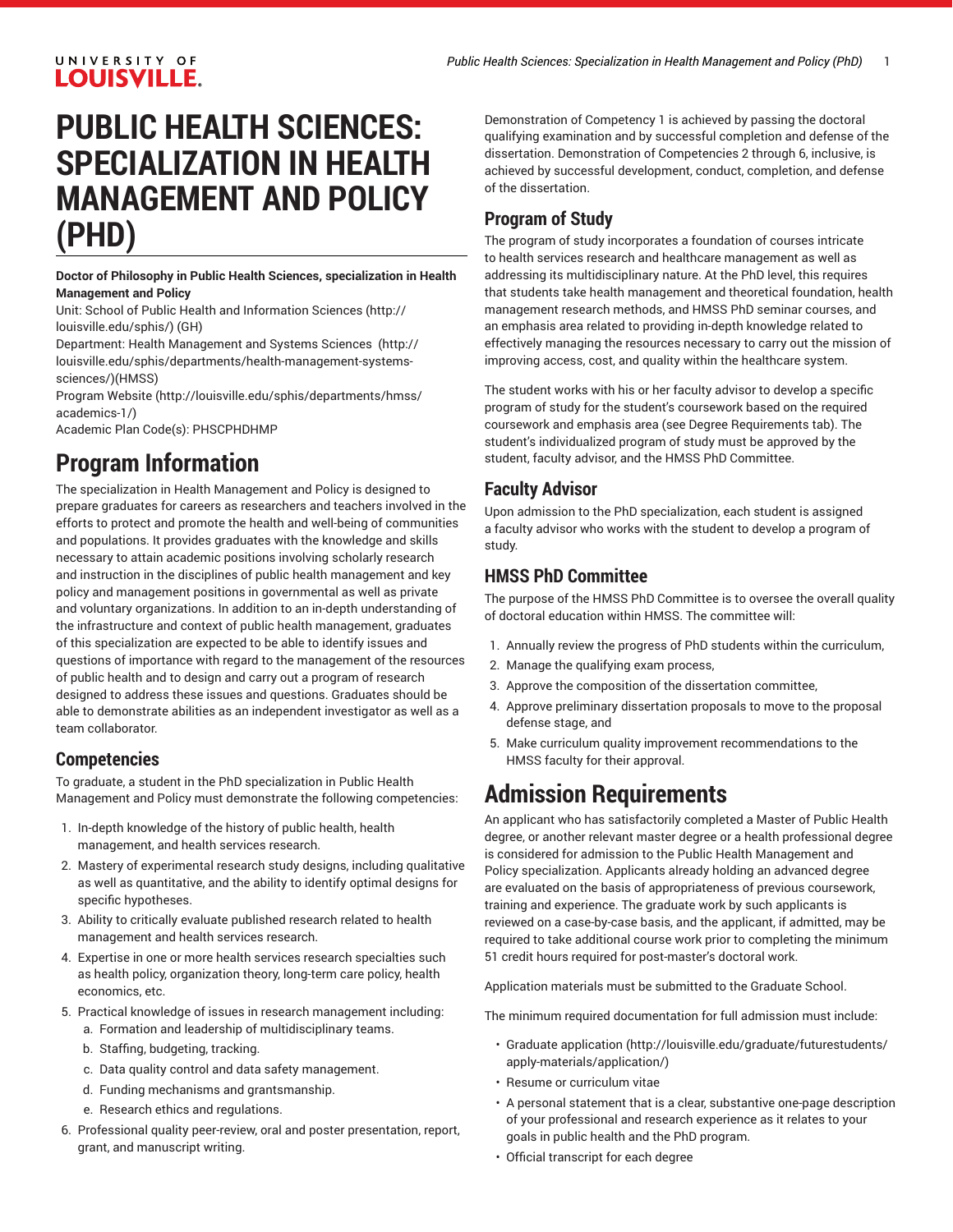- Official GRE score
- Three letters of recommendation from individuals who have direct knowledge and experience with the applicant's academic or professional work experience.
- If applicant's native language is not English, one of the following:
	- Official TOEFL, IELTS or Duolingo score
	- ECFMG (Educational Commission for Foreign Medical Graduates) certification
	- Degree from an accredited U.S. Institution.
- Foreign credential evaluation for each degree not from an accredited U.S. institution
- Admission interviews by the PhD Committee are required and are in addition to your application for admission. An interview provides the PhD Committee an additional source of information and perspective about your potential fit for the University of Louisville.

The following are recommended criteria for admission:

- Undergraduate and graduate GPA each ≥ 3.0 on 4.0 scale
- GRE performance recommended in 50th percentile or above for verbal and quantitative scores (Comparable scores on the MCAT or DAT are considered.)
	- The recommended GRE requirement for PhD admission may be waived based on the candidate's educational background. Considerations for the waiver may include a Doctor of Medicine (M.D.) or a Master's degree in a quantitative discipline such as economics, math, or statistics. Applicants must request waiver as part of their initial application. The request for the waiver is assessed during initial application review and by the PhD Program Director during the admissions interview.

## **Application Deadline**

Fall semester – March 1<sup>st</sup>.

Applications received after the priority admission deadline will be considered on a space-available basis.

Spring semester – Applications are not accepted.

Summer semester – Applications are not accepted.

# **Curriculum**

Each doctoral student, in consultation with his or her academic advisor and the HMSS PhD Committee, plans a course of study that uniquely fits the student's career goals. The design of a doctoral program of study that reflects each student's professional skills and research interest is the primary organizing principle of the proposed program.

# **Program Requirements**

51 total credit hours:

- 33 credit hours of required coursework,
- 3 credit hours of public health management seminars, and
- 15 credit hours within an emphasis area.

Some required or emphasis area courses may require additional credit hours in prerequisite courses not already taken by the student. The specific coursework for a student is established with the student's individualized program of study.

The emphasis in doctoral training goes beyond accumulating course credit. Completion of the coursework is the prelude to sitting for the qualifying examination. Successful passage of the qualifying examination allows the student to enter doctoral candidacy. A doctoral candidate must then successfully develop and present to the HMSS PhD Committee a preliminary dissertation proposal (PDP) that describes the dissertation committee, what the student wishes to accomplish with the dissertation, and an original and independent research project in the prescribed format. Once the PDP is approved by the HMSS PhD Committee, the student may schedule the proposal defense. Upon successful defense of the proposal, a student may then proceed to dissertation research.

Upon successful completion of the research, defense of the dissertation, and demonstration of the required competencies listed below, a student is awarded the PhD degree.

### **Coursework**

| <b>PHPH 523</b>                  | Public Health in the United States |              |
|----------------------------------|------------------------------------|--------------|
| <b>CEPH Accreditation Course</b> |                                    |              |
| Code                             | Title                              | <b>Hours</b> |
|                                  |                                    |              |

1 PHPH 523 fulfills the accreditation requirement that all graduates from the School of Public Health and Information Science receive foundational instruction in public health. The three (3) credit hours for PHPH 523 do not accrue toward the 51 credit hours required for Ph.D. degree completion. Students with a prior degree and/or coursework from a CEPH accredited school or program of public health may be relieved of this requirement, per approval of the Associate Dean for Academic Affairs.

| Code                                 | <b>Title</b>                                      | <b>Hours</b> |  |
|--------------------------------------|---------------------------------------------------|--------------|--|
| <b>Required Coursework</b>           |                                                   |              |  |
| <b>Health Management Foundations</b> |                                                   |              |  |
| <b>PHMS 700</b>                      | Introduction to Health Services Research          |              |  |
| <b>PHMS 715</b>                      | <b>Health Policy Research</b>                     |              |  |
| <b>PHMS 708</b>                      | <b>Population Health and Health Disparities</b>   |              |  |
| <b>Theoretical Foundations</b>       |                                                   |              |  |
| <b>PHMS 720</b>                      | Organizational Theory in Health Services Research |              |  |
| <b>PHMS 740</b>                      | Microeconomic Theory                              |              |  |
|                                      | <b>Health Management Research Methods</b>         | 18           |  |
| SOC 618                              | <b>Qualitative Research Methods</b>               |              |  |
| <b>PHST 650</b>                      | <b>Advanced Topics in Biostatistics</b>           |              |  |
| <b>PHMS 670</b>                      | <b>Statistical Data Management</b>                |              |  |
| <b>PHMS 671</b>                      | Statistical Analysis for Population Health        |              |  |
| <b>PHMS 645</b>                      | <b>Health Services Research Methods I</b>         |              |  |
| <b>PHMS 646</b>                      | <b>Health Services Research Methods II</b>        |              |  |
| <b>PHMS 725</b>                      | Economic Evaluation in Health Care                |              |  |
| <b>Seminars</b>                      |                                                   | 3            |  |
| <b>PHMS 751</b>                      | Seminar I in Public Health Management             |              |  |
| <b>PHMS 752</b>                      | Seminar II in Public Health Management            |              |  |
| <b>PHMS 753</b>                      | Seminar III in Public Health Management           |              |  |
|                                      | <b>Specialization/Emphasis Area (see below)</b>   | 15           |  |
| <b>Minimum Total Hours</b>           |                                                   | 51           |  |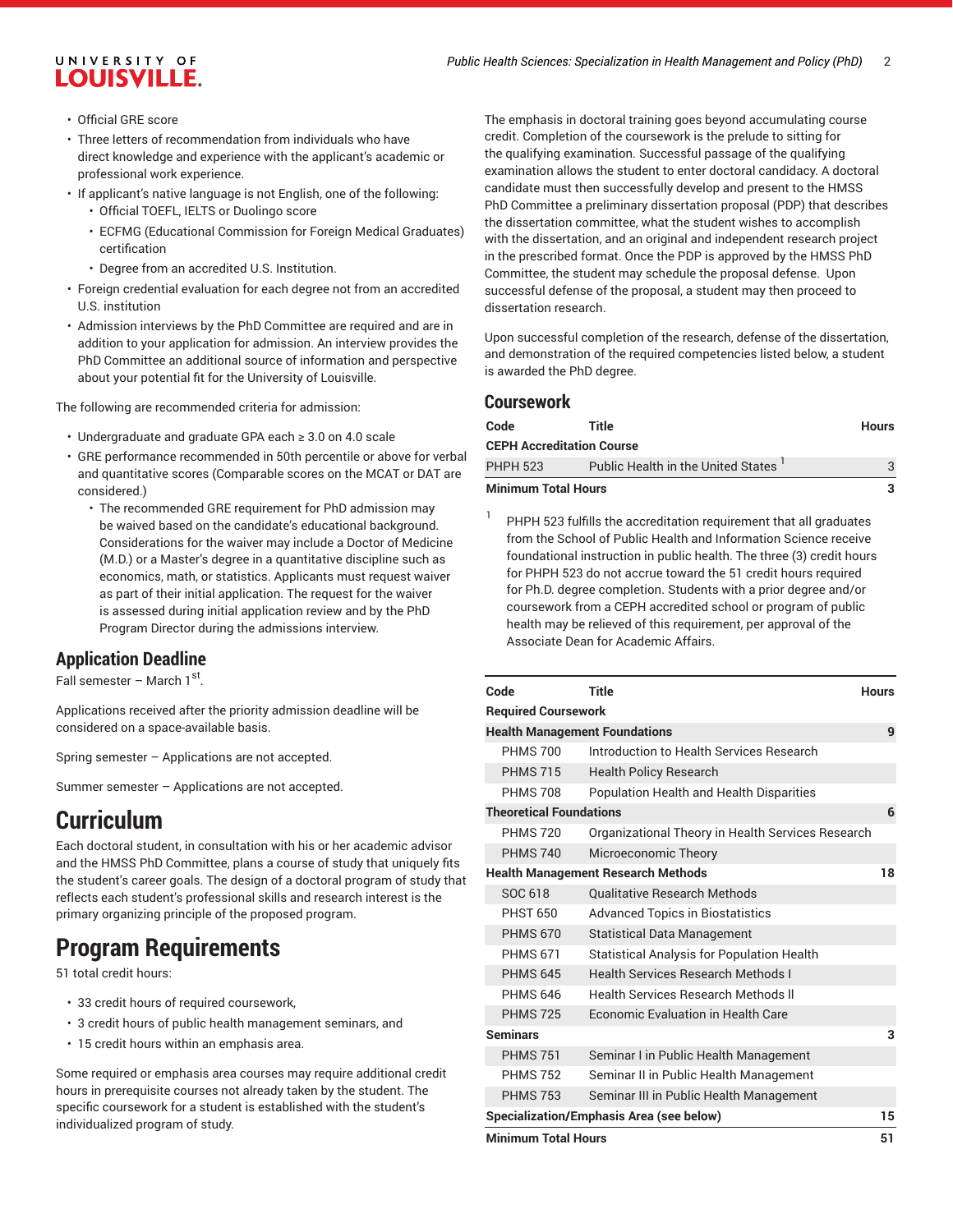### **HMSS PhD Seminars**

A student in the PhD specialization in Health Management and Policy is required to complete at least three (3) credit hours in the HMSS PhD Seminar series (PHMS 751, PHMS 752, PHMS 753). These group courses are jointly taught by the faculty of the department and are designed to provide a collegial experience that provides an opportunity to integrate learning from other courses, discuss hot topics, brainstorm about research ideas, and acquire professional skills in scientific manuscript and grant writing, oral and poster presentations, grantsmanship, and peer review.

#### **Emphasis Area**

As a part of the approved program of study, a student is able to select 15 credit hours of elective coursework that is structured around a specific area within public health. For example, students could choose to do an emphasis area in long-term care policy, population health, global health, etc. Courses may be selected from those offered within the school, other schools or colleges within the university, or from sources outside the university with permission and acceptance of credit by the school and university.

Emphasis areas need to be submitted by each student by the end of the second semester in the Program. Because some courses are only offered every other year, the student and the faculty advisor must plan the emphasis area sequence as soon as reasonably possible.

All emphasis areas need to be first approved by a student's advisor and then presented to the HMSS PhD Committee for approval. The HMSS PhD Committee will review the chosen courses and confirm that they contribute to an overall expertise within the emphasis area designated by the student. The student must provide a written rationale for the choices of elective coursework in his or her emphasis area. These can be tweaked and changed while the student is in the program. However, these changes must also be approved by the HMSS PhD Committee.

#### **Emphasis Area Examples**

| Code                          | Title                                              | <b>Hours</b> |  |  |  |
|-------------------------------|----------------------------------------------------|--------------|--|--|--|
| <b>Organizational Systems</b> |                                                    |              |  |  |  |
| <b>SOC 750</b>                | <b>Program Evaluation</b>                          | 3            |  |  |  |
| <b>I FAD 702</b>              | Applied Multiple Regression                        | 3            |  |  |  |
| SOC 675                       | Social Inequality & Stratification                 | 3            |  |  |  |
| <b>PHEP 627</b>               | <b>Survey Research Methods</b>                     | 3            |  |  |  |
| <b>SOC 740</b>                | <b>Social Policy</b>                               | 3            |  |  |  |
| <b>Health Data Analytics</b>  |                                                    |              |  |  |  |
| <b>PHMS 641</b>               | Data Mining I                                      | 3            |  |  |  |
| <b>PHST 620</b>               | Introduction to Statistical Computing              | 3            |  |  |  |
| <b>PHMS 644</b>               | <b>Biomedical Foundations for Health Analytics</b> | 3            |  |  |  |
| <b>PHMS 638</b>               | Data Security & Electronic Health Records          | 3            |  |  |  |
| <b>PHMS 642</b>               | Data Mining II                                     | 3            |  |  |  |
| <b>Health Policy</b>          |                                                    |              |  |  |  |
| SOC 622                       | Survey Research and Design                         | 3            |  |  |  |
| SOC 710                       | Statistics II                                      | 3            |  |  |  |
| SOC 715                       | <b>Statistics III</b>                              | 3            |  |  |  |
| <b>PHPB 705</b>               | Policy to Advance Health Equity                    | 3            |  |  |  |
| <b>PHMS 710</b>               | <b>Advanced Health Policy and Analysis</b>         | 3            |  |  |  |

## **Qualifying Examination**

Upon completion of the required coursework (a minimum of 30 credit hours not including 15 credit hours of emphasis area coursework) and public health management seminars (three (3) credit hours total) for the PhD, the student is eligible to sit for the qualifying examination. The components of the qualifying exam focus on the subject matter drawn from foundation courses and health management research methods. The timing and eligibility for the qualifying exams are determined by the student's faculty advisor and the HMSS PhD Committee. Successful completion of the exam admits the student to doctoral candidacy. A student who does not successfully complete the exam may be required to take additional or remedial coursework and is allowed one opportunity to retake the exam. After admission into candidacy, the student will still be responsible for completing the additional 15 credit hours of required emphasis area coursework.

#### **Dissertation**

A dissertation is required of a candidate for the degree of Doctor of Philosophy in Public Health Sciences with a specialization in Health Management and Policy. It is to be a scholarly achievement in research and should demonstrate a thorough understanding of research techniques in health management and the ability to conduct independent research. All dissertations use a three-paper format.

#### **Dissertation Committee**

The dissertation shall be read by a reading committee, chaired by the student's faculty advisor, and appointed by the dean of the school upon the advice of HMSS PhD Committee. This committee shall consist of at least four members and must include one representative of an external department. The dissertation must be approved by the committee and the chair of the department.

The composition of the dissertation committee must be reviewed and approved by the HMSS PhD Committee. This is done as part of the preliminary dissertation proposal (PDP) process.

#### **Preliminary Dissertation Proposal**

The Preliminary Dissertation Proposal (PDP) process involves a student (1) forming the dissertation committee; (2) writing a preliminary dissertation proposal using the PDP format; (3) the dissertation chair will present the PDP to the HMSS PhD Committee; and (4) the HMSS PhD Committee will provide feedback and approve the PDP to move to the proposal defense stage. Students may not move to the proposal defense stage without HMSS PhD Committee approval of the PDP.

The PDP uses the AHRQ (NIH) research proposal format. This is the general outline students should follow when constructing a PDP:

Total page limit: ten pages, single-spaced, or twenty pages, doublespaced

#### **Sections**

- 1. Coversheet and Student Letter (three pages, single-spaced, or six pages, double-spaced)
	- a. Project Title
	- b. Student's Name
	- c. List Chair and members on Dissertation Committee.
	- d. Areas of knowledge identify areas of knowledge (content and methods) necessary for successful completion of a dissertation. Discuss how these have been met or will be met through courses, independent study, etc.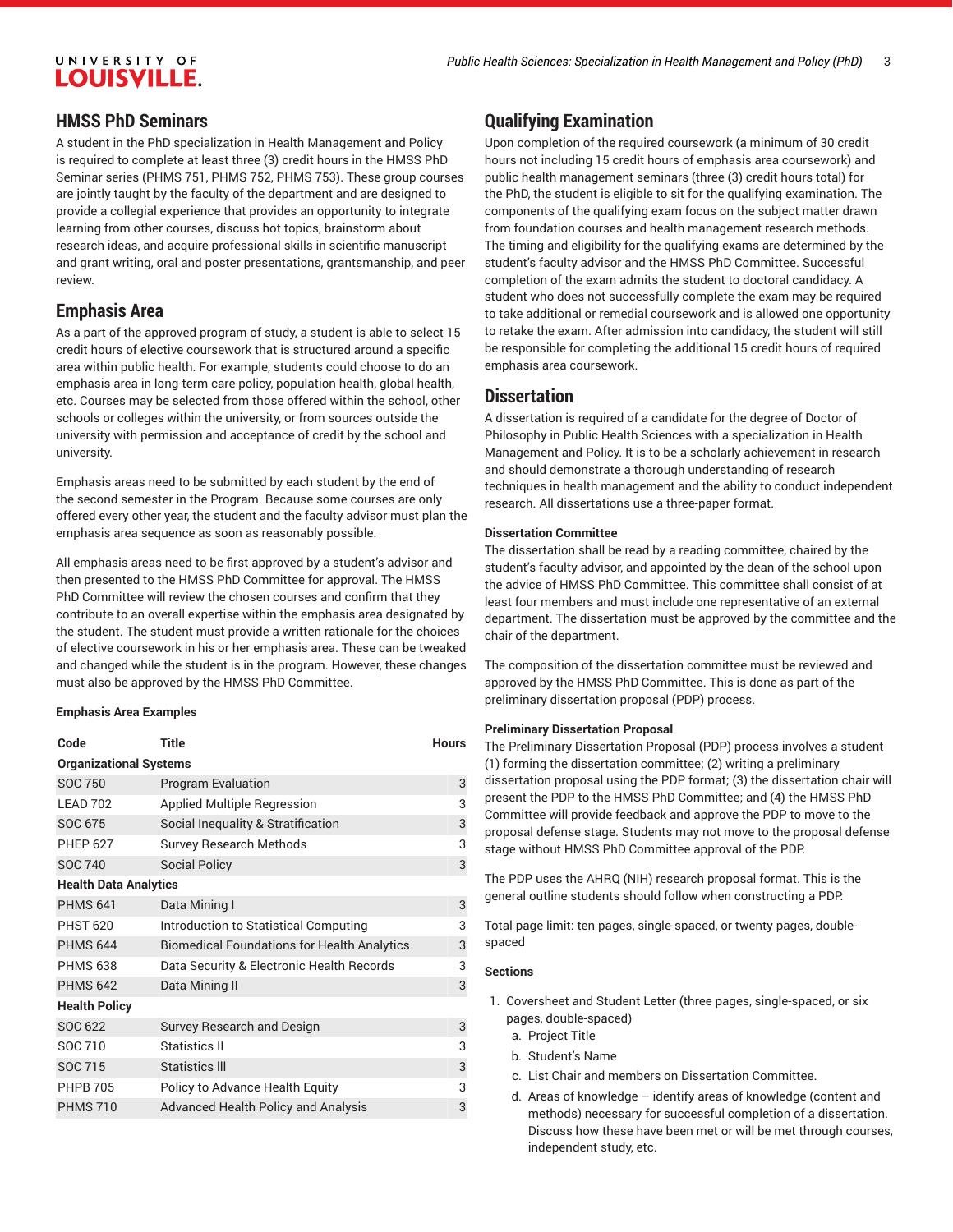- e. Student letter should discuss career goals, background, and interest in health services research, and the anticipated manner in which the proposed dissertation will contribute to career goals. List source of funding for research.
- 2. Specific Aims (one page, single spaced, or two pages, double-spaced) – Also list specific hypotheses for each aim. If desired, the overall purpose of this line of investigation may be mentioned in order to indicate the long-term importance of the specific aim being sought through this study.
- 3. Research Strategy (six pages, single spaced, or twelve pages, doublespaced) – Section III's format may be tailored to meet the needs of the specific study being proposed. It could be organized for the study as a whole, for each specific aim, or for each paper to be written. However, the following sub-headings usually apply (major methods should be referenced).
	- a. Significance Explain the importance of the problem or critical barrier to progress in the field that the proposed project addresses. Explain how the proposed project will advance the field and improve scientific knowledge, technical capability, and/ or clinical practice in one or more broad fields. Describe how the concepts, methods, technologies, treatments, services, or preventative interventions that drive this field will be changed if the proposed aims are achieved.
	- b. Innovation Explain how the application challenges and seeks to shift current research or clinical practice paradigms. Describe any novel theoretical concepts, approaches, or methodologies, instrumentation or interventions to be developed or used, and any advantage over existing methodologies, instrumentation, or interventions. Explain any refinements, improvements, or new applications of theoretical concepts, approaches or methodologies, instrumentation, or interventions.
	- c. Approach Describe the overall strategy, methodology, and analyses to be used to accomplish the specific aims of the project. Include how the data will be collected, analyzed, and interpreted as well as any resource sharing plans as appropriate. Discuss the potential difficulties and limitations of the proposed procedures and alternative approaches to achieve the aims. As part of this section, provide a tentative sequence or timetable for the project.

Use this section to provide an account of the student's or committee's preliminary studies pertinent to the proposed study, summarizing methods and preliminary findings. Relevant publications or manuscripts may be attached in the Appendix. If there are no preliminary studies, please indicate so in a sentence.

- 4. Protection of Human Subjects [\(louisville.edu/research/](http://louisville.edu/research/humansubjects/) [humansubjects \(http://louisville.edu/research/humansubjects/](http://louisville.edu/research/humansubjects/)))
- 5. AHRQ Priority Populations
- 6. References Cited
- 7. Appendix

a. Survey instrument, if applicable

#### **Dissertation Proposal**

Once approved by the HMSS PhD Committee, the candidate will submit a written dissertation proposal to all members of the dissertation committee. The candidate is then orally examined on the dissertation proposal at a time scheduled by the candidate in consultation with the committee chair and full dissertation committee.

#### **Dissertation Preparation**

The dissertation is to be prepared in format according to the [guidelines](http://louisville.edu/graduate/current-students/thesis-dissertation-information/thesis-dissertation-guidelines-1/) [of the Graduate School](http://louisville.edu/graduate/current-students/thesis-dissertation-information/thesis-dissertation-guidelines-1/) ([http://louisville.edu/graduate/current-students/](http://louisville.edu/graduate/current-students/thesis-dissertation-information/thesis-dissertation-guidelines-1/) [thesis-dissertation-information/thesis-dissertation-guidelines-1/\)](http://louisville.edu/graduate/current-students/thesis-dissertation-information/thesis-dissertation-guidelines-1/). HMSS PhD students do a three-paper dissertation.

#### **Three-Paper Dissertation Guidelines**

Students will write a three-paper dissertation. The dissertation will include a brief introduction to the three papers and how they fit together (roughly ten pages). The research questions submitted and approved within the dissertation proposal will define the subject matter for each of the papers in the dissertation.

Prior to the dissertation defense, at least one of the three papers in the dissertation must be submitted for review to a reputable peer-reviewed journal that is agreed upon by the doctoral candidate's dissertation committee. The remaining two papers must be of high enough quality that the dissertation committee feels that they can be submitted to a reputable journal, although they do not need to be submitted prior to the dissertation defense.

Each paper must report on original scholarship and address the research questions in the dissertation proposal. One of the papers may consist of a literature synthesis which leads to specification of a conceptual framework for addressing a research question or questions.

Prior to the dissertation defense, the student must specify a target peerreviewed journal for each and format each according to the chosen journal's formatting rules. Each paper is expected to conform to the length requirements for the chosen peer-reviewed journal (typically 25-30 pages in length). Co-authors for each paper should be acknowledged in a "Statement of Contributors" but not included as authors in the dissertation itself. They can be listed as authors when the papers are submitted for publication, but not as authors in the dissertation itself.

The following information is in the current guidelines, please review and advise if you have additional questions or concerns. The information is as follows:

#### **Published Work**

With the approval of your adviser and your thesis or dissertation committee, you may include part or all of the content of manuscripts published in or accepted for publication by scholarly journals and proceedings as chapters in your thesis or dissertation. If you choose this option, you must:

- 1. Be a primary author—i.e., lead author—of the articles (i.e., a person principally involved in the data selection or collection, the data analysis or interpretation, and the writing of the papers).
- 2. Obtain the needed copyright clearance from the publisher—i.e., a letter granting permission to include the journal article in your thesis or dissertation.
- 3. Include a proper citation to the work, either a footnote or a citation in the reference section of the thesis or dissertation.
- 4. Format the work so that it conforms to the requirements as specified in "Guidelines for the Preparation and Processing of Theses and Dissertations" (The Guidelines). In other words, the journal publication cannot simply be pasted into the thesis or dissertation in its published format.

The content and format of each paper included may be similar to or the same as what you submit to the journal/proceedings, except the content must comply with the formatting requirements as outlined in The